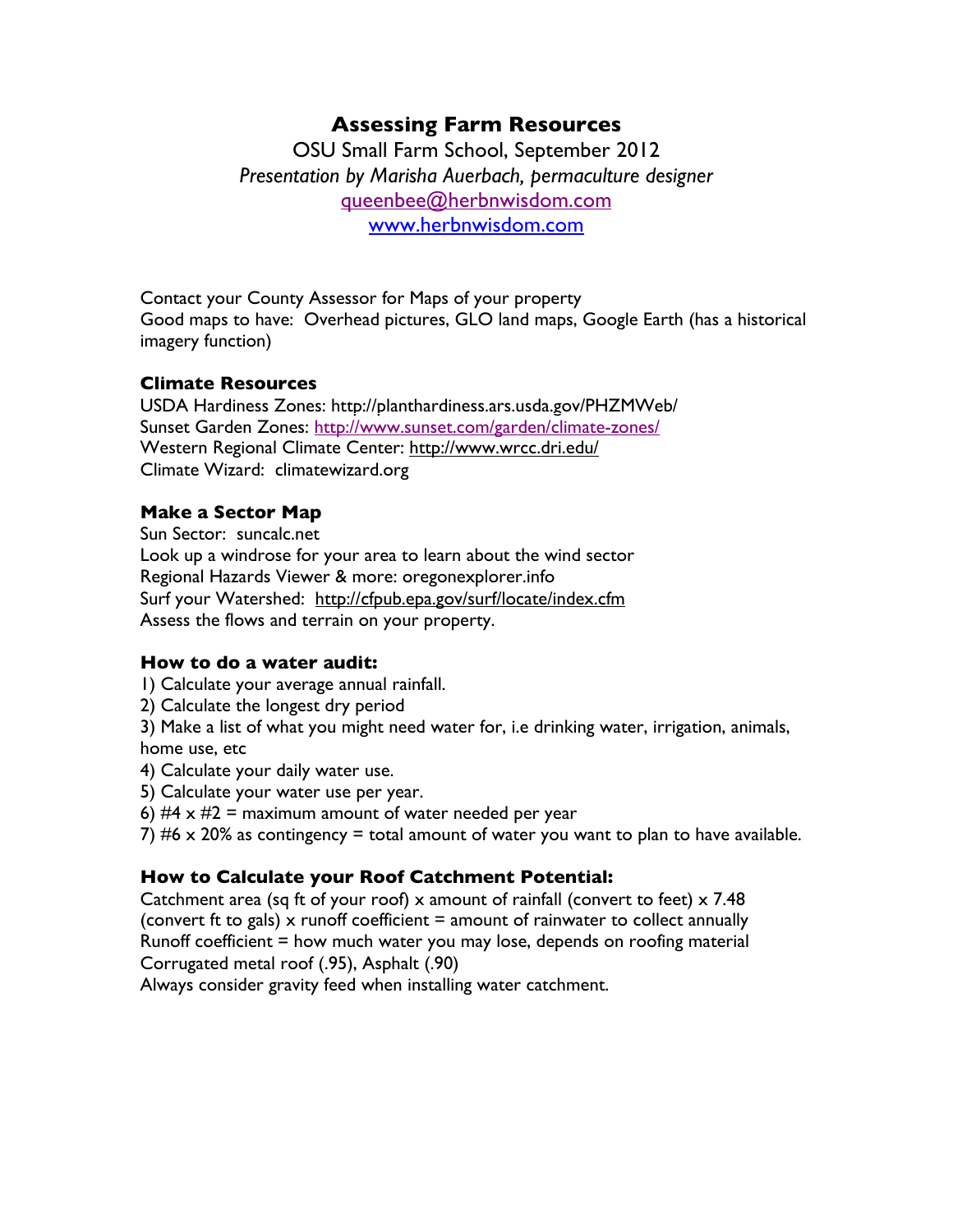#### **Yeoman's Scales of Landscape Permanence**

- 1) Climate
- 2) Land Shape
- 3) Water
- 4) Roads
- 5) Trees
- 6) Buildings
- 7) Subdivision
- 8) Soil

## **Soil Resources**

Natural Resource Conservation Service (NRCS):

http://websoilsurvey.nrcs.usda.gov/app/HomePage.htm

Soil Tests: A&L Laboratories: http://www.al-labs-west.com/sections/anservices/sampling

**Principle of Cyclical Opportunity:** Every cyclic event increases the opportunity for yield. To increase cycling is to increase yield.

Make species lists.

Create different names for different habitats on your land. Assess what stage in evolution these habitats may be in. Observe indicator species. Learn tracking skills.

**Principle of Stability:** It is not the number of diverse things in a design that lead to stability. Stability is based on the beneficial connections between the components. Make a list of all elements and structural components found on your land. Assess how you can create beneficial connections between them.

Check with your county or city planner to learn about your zoning laws. Call building inspectors and civil engineers to assess your structural resources. Check for regulations concerning setbacks.

#### **Helpful organizations:**

Northwest Cooperative Development Center: nwcdc.coop Conservation Districts Tilth: www.tilth.org Cooperative Extensions Department of Ecology Oregon Department of Forestry Stewardship: http://cms.oregon.gov/odf/privateforests/pages/findforester.aspx

Value Assessments for properties: zillow.com